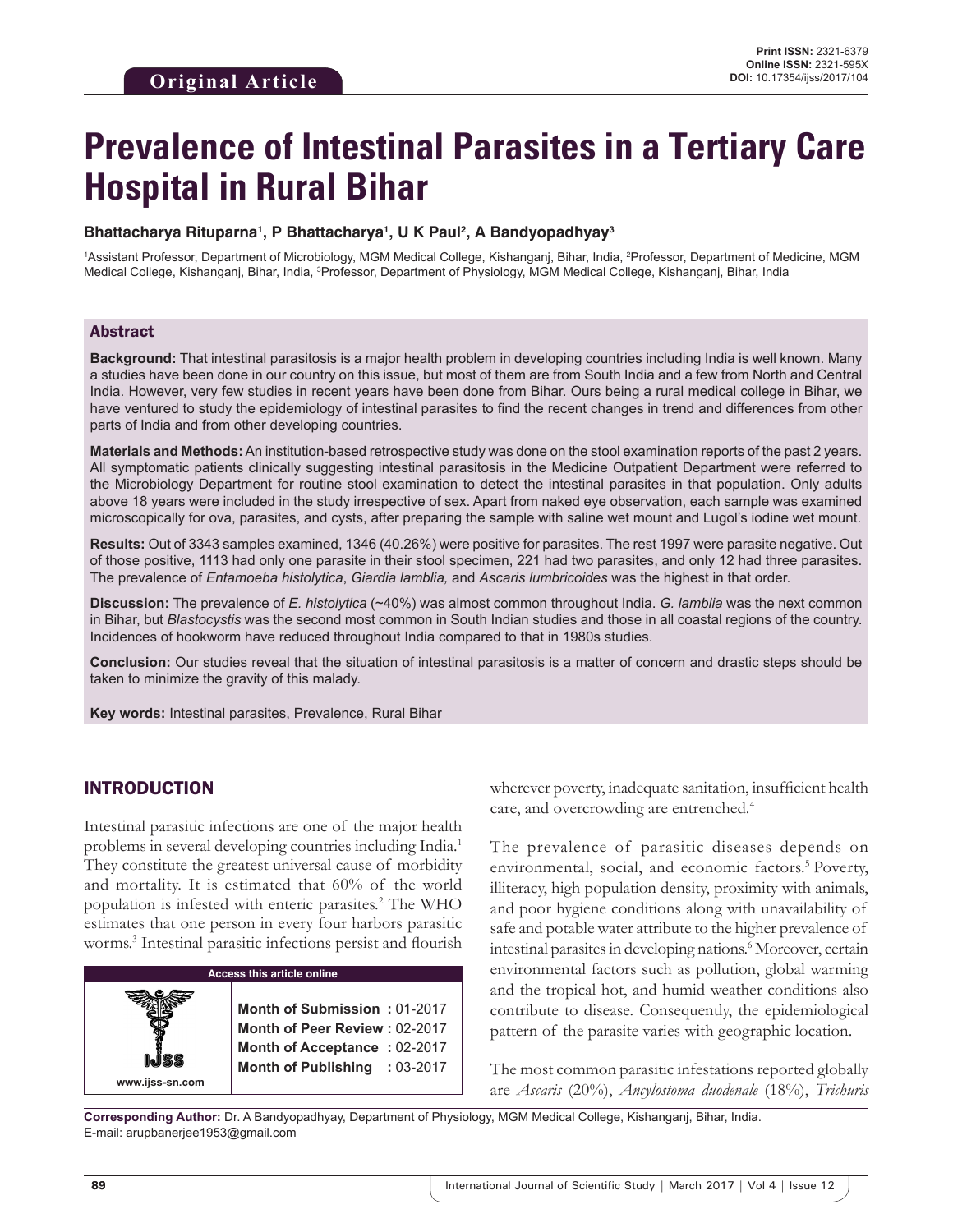*trichiura* (10%), and *Entamoeba histolytica* (10%).7 The WHO estimates that approximately 50 million people worldwide endure insidious amoebic infection, resulting in 40-100 thousand yearly deaths. Current estimates suggest that *Ascaris lumbricoides* can infest more than 1 billion and *T. trichiura* and hookworms can infest 795 and 740 million people, respectively.<sup>8</sup>In India, overall prevalence rate of intestinal parasitic infestation ranges from 12.5% to 66%, with varying prevalence rate for individual parasite.<sup>9</sup>

Studies reporting the overall parasitic load in the state of Bihar have been scanty, whereas a study related particularly to soil-transmitted helminths (STHs) among school children in Bihar have been published in the recent past.<sup>10</sup> Another study reported the prevalence of helminthic infestations to be greater than protozoal infestations in the eastern part of Bihar.<sup>11</sup> The most important drawback of intestinal parasitic infestations is that about 90% infected individuals remain asymptomatic.<sup>12</sup>

Pertaining to our knowledge, no recent study, taking into account the overall prevalence rate of intestinal parasites, has been reported from north-eastern part of Bihar. Therefore, a retrospective study was undertaken by the Department of Medicine and Microbiology, MGM Medical College and Lions Seva Kendra Hospital, Kishanganj, whereby all symptomatic patients from Medicine Outpatient Department (OPD) were referred to Microbiology Department for routine stool examination to detect the intestinal parasites in that population. The study also aims to analyze the prevalence rate of multiple parasitic infestations in this community.

## MATERIALS AND METHODS

The present study is a retrospective study undertaken at a rural medical college and hospital in the eastern region of India. Adult patients who reported to medical OPD of the hospital during the period of January 2015 - December 2016 with gastrointestinal symptoms and were subjected to routine stool examinations were included in the study. A total number of 3343 patients of both sexes were found to fulfill the criteria of inclusion. The age range of the patient population was 18-76 years.

Routine macroscopic examinations were carried out for consistency, color, presence of mucous and blood, and presence of adult worms, scolices, and proglottids.

For microscopic examinations, saline wet mount and Lugol's iodine wet mount were prepared as per standard protocol. Each sample was examined under microscope for the presence of ova, parasites, and cysts.

## RESULTS

A total of 3343 stool samples received, 1346 were positive and 1997 were negative. The results of the study are given in Tables 1-3 and Figures 1-3.

# **DISCUSSION**

Overall, our study included examination of stool specimens of 3343 persons, inclusive of both sexes and aged above 18 years. These patients had some clinical signs and symptoms raising the suspicion that they might be suffering from gastrointestinal parasitic infestations. They all attended the Medicine Outpatient Department of our Medical College and were referred from there to the Microbiology Department for examination of stool, detection of ova, and cysts and adult forms of different infesting parasites. The study was done for a period of 2 years beginning from January 1, 2015, and ending on December 31, 2016. Out of the 3343 specimens examined, only 1346 stool specimens were found to be parasite positive whereas the rest 1997 specimens happened to be parasite negative. Now, from among the 1346 parasitosis cases, 221 had 2 parasite infestations and only 12 had infestations with three parasites. The rest 1113 parasite positive patients had only one parasite in their stool specimens.

Among all, *E. histolytica* leads the group covering 40.49% of all parasitosis cases. The second place was occupied by *Giardia lamblia* (24.44%). The next in order were *A. lumbricoides* (21.09%), *Enterobius vermicularis* (4.9%), *A. duodenale* (2.82%), *Hymenolepis nana* (2.3%), *Strongyloides stercoralis* (1.93%), *T. trichiura* (1.26%), and *Taenia* (0.74%).

Among dual parasite infestation cases, a combination of *E. histolytica* and *G. lamblia* is by far the most common (68.33%). The nearest but quite at a lower rank is the combination of *A. lumbricoides* and *E. histolytica*, the percentage being 9.05%. The leading combination in the triple infestation group is one of *E. vermicularis, A. lumbricoides,* and *G. lamblia* (34%). The next combination is that of *E. histolytica, A. lumbricoides,* and *E. vermicularis* (25%). The rest triple parasite combinations are equally distributed.

A similar retrospective study was done in JIPMER, Puducherry, wherein a 5-year study, a total of 1508 samples were obtained and studied, compared to the 3343 samples in our study in just 2 years, even if they also included children in their study which we did not.<sup>2</sup> However, in their study method apart from direct wet mount, they also used stool concentration techniques along with Wheatley's modified trichrome staining and also modified acid-fast staining for better detection of the different types and forms of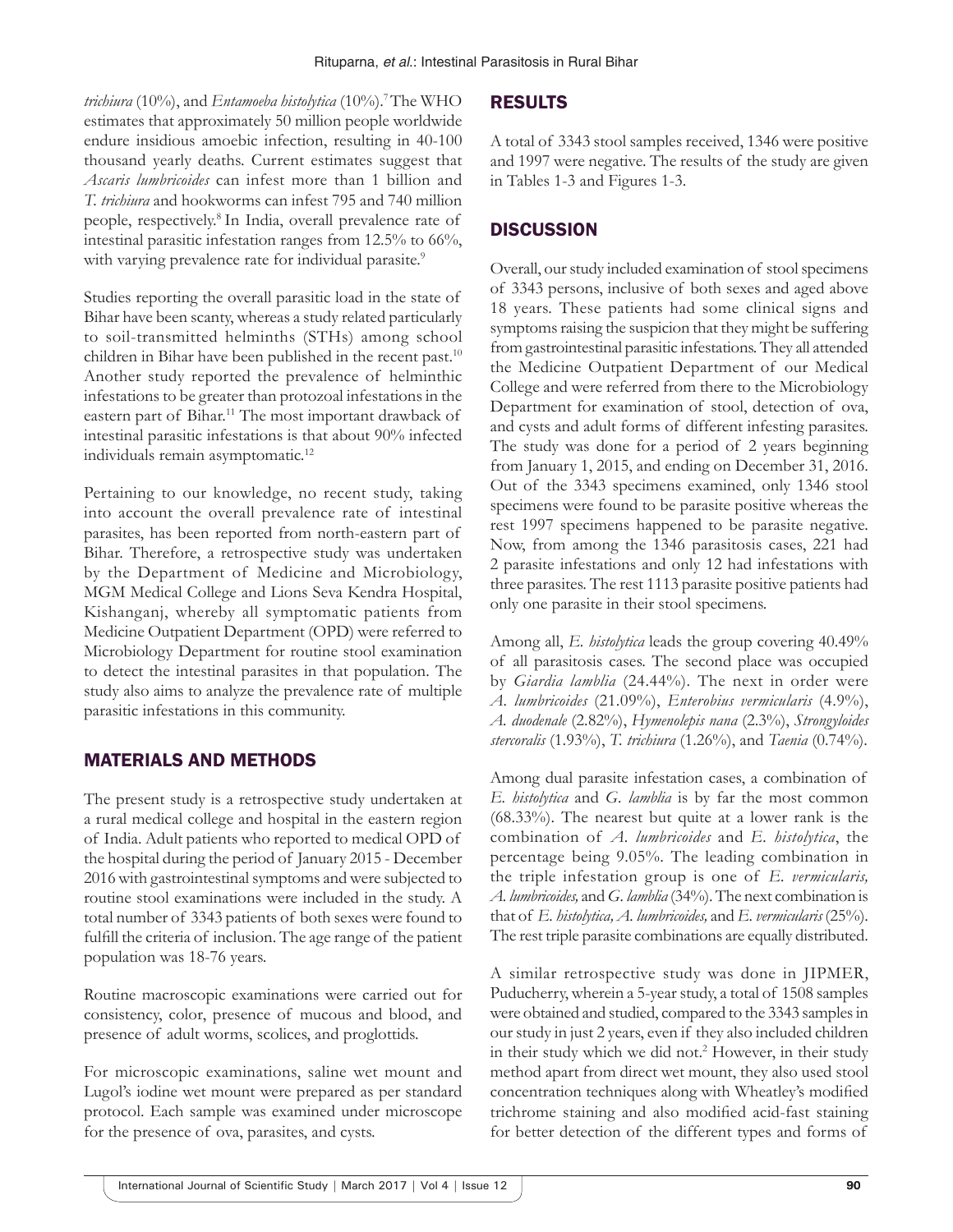| Table 1: Intestinal parasites in stool specimens |  |  |  |
|--------------------------------------------------|--|--|--|
|--------------------------------------------------|--|--|--|

| $n$ (%)     |
|-------------|
| 284 (21.09) |
| 545 (40.49) |
| 329 (24.44) |
| 38 (2.82)   |
| 66 (4.90)   |
| 17(1.26)    |
| 31(2.30)    |
| 26 (1.93)   |
| 10(0.74)    |
|             |

*A. lumbricoides: Ascaris lumbricoides, E. histolytica: Entamoeba histolytica,* 

*G. lamblia: Giardia lamblia, A. duodenale: Ancylostoma duodenale,* 

*E. vermicularis: Enterobius vermicularis, T. trichiura: Trichuris trichiura,* 

*H. nana: Hymenolepis nana, S. stercoralis: Strongyloides stercoralis*

#### **Table 2: Double parasitic infestation**

| Name of the parasites          | <b>Number</b> |
|--------------------------------|---------------|
| E. histolytica+G. lamblia      | 151           |
| A. lumbricoides+E. histolytica | 20            |
| E. vermicularis+G. lamblia     | 13            |
| E. histolytica+H. nana         | 3             |
| A lumbricoides+G lamblia       | 8             |
| F vermicularis+A lumbricoides  | 4             |
| A lumbricoides+A duodenale     | 6             |
| A. lumbricoides+T. trichiura   |               |
| E. vermicularis+Taenia         | 2             |
| A. duodenale+H. nana           |               |
| A. lumbricoides+H. nana        | 4             |
| E. vermicularis+H. nana        |               |
| G. lamblia+T. trichiura        | 2             |
| E. vermicularis+A. duodenale   |               |
| E. histolytica+Taenia          |               |
| G. lamblia+S. stercoralis      |               |
| A. lumbricoides+S. stercoralis |               |
| E. vermicularis+S. stercoralis |               |

*E. histolytica: Entamoeba histolytica, G. lamblia: Giardia lamblia,* 

*A. lumbricoides: Ascaris lumbricoides, E. vermicularis: Enterobius vermicularis,* 

*H. nana: Hymenolepis nana, A. duodenale: Ancylostoma duodenale,* 

*T. trichiura: Trichuris trichiura, S. stercoralis: Strongyloides stercoralis*

#### **Table 3: Triple parasitic infestation**

| Name of the parasites                          | <b>Number</b> |
|------------------------------------------------|---------------|
| E. vermicularis+A. lumbricoides+G. lamblia     | 4             |
| E. histolytica+E. vermicularis+A. lumbricoides | 3             |
| E. histolytica+G. lamblia+S. stercoralis       |               |
| E. vermicularis+A. lumbricoides+A. duodenale   |               |
| A. lumbricoides+A. duodenale+G. lamblia        | 1             |
| A. lumbricoides+E. histolytica+G. lamblia      | 1             |
| E. vermicularis+H. nana+T. trichiura           |               |

*E. histolytica: Entamoeba histolytica, G. lamblia: Giardia lamblia,* 

*A. lumbricoides: Ascaris lumbricoides, E. vermicularis: Enterobius vermicularis,* 

*H. nana: Hymenolepis nana, A. duodenale: Ancylostoma duodenale,* 

*T. trichiura: Trichuris trichiura, S. stercoralis: Strongyloides stercoralis*

parasites. In this study in southern India, there were some differences noted in the pattern of parasites compared to ours in eastern state of Bihar. They observed in their population some parasite species such as *Entamoeba dispar*, *Entamoeba moshkovskii, Entamoeba coli, Blastocystis*, *Balantidium* 



**Figure 1: Number of patients who had shown the presence of parasite in stool sample**



**Figure 2: Number of patients with single, double, and triple parasites in the stool samples**



**Figure 3: Number of different intestinal parasites detected in stool samples of patients with single parasite**

*coli,* and also some members of coccidian parasite genera such as *Cystoisospora*, *Cyclospora,* and *Cryptosporidium*, none of which was observed in our study in a rural background. On the contrary, we noted quite a significant number of cases of *H. nana* (31) and *S. stercoralis* (26), even a single number of these parasites were not found in Puducherry study. However, both in theirs and our study, *E. histolytica*  was the most common intestinal parasite (39.7% in South India and 40.49% in Bihar) proving that the percentage of population suffering from this type of parasitosis, namely *E. histolytica* is almost exactly the same. Interestingly, this was consistent with other Indian studies also. 8,13,14 However, the second most common parasite is *Blastocystis* in South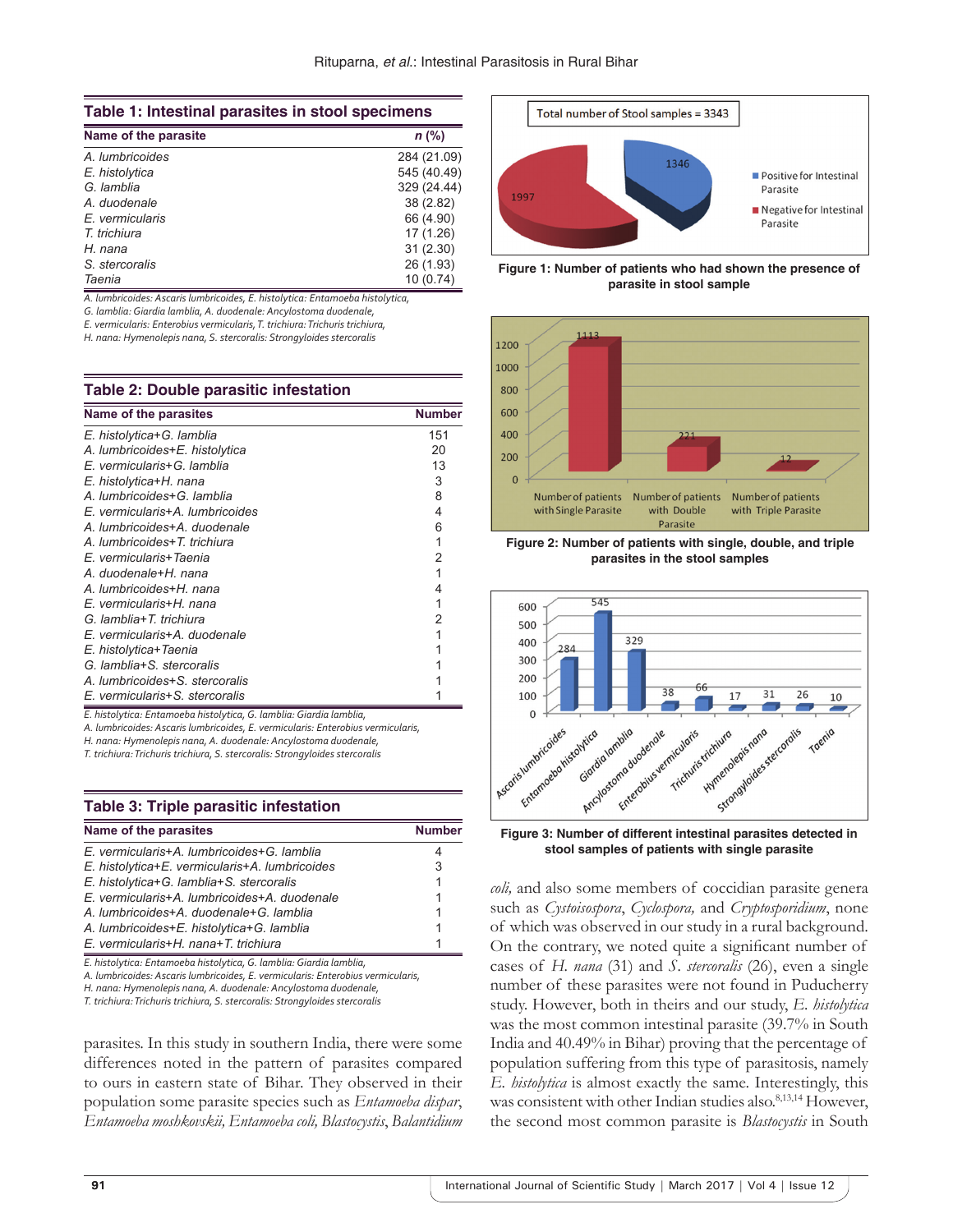India, compared to that being *G. lamblia* in Bihar. They also noted a gender bias, i.e., parasitosis in 56% of females and only 44% of the affected persons were males. We did not include this in our study.

Regarding prevalence, Puducherry study showed a prevalence rate of 22.21%, ours in Bihar was 40.26%, and in another study in Vellore, it ranged from as low as 12.5% to as high as 67%.<sup>15</sup>

Even if we did not get any *Blastocystis* case in our study, it was the second most common in Puducherry study and was one of the most frequent intestinal parasites in other studies such as another from Puducherry<sup>16</sup> and two from Chennai.<sup>8,14</sup> In Western countries, *Blastocystis* ranges from 0.5% to 62% (Clark *et al*., 2013).<sup>17</sup> Studies from other parts of India showed a high prevalence of *Blastocystis* also.3,18,19 The absence of *Blastocystis* could be due to our techniques, but there has been a suggestion that *Blastocystis* infestation is more common in coastal regions mainly which could be a cause of non-infestation with *Blastocystis* in Bihar which is quite far from sea coast.<sup>15</sup>

Among the STH, *A. duodenale* (hookworm) is by far the most common in India, as also in our study (4.9%), leading to intractable anemia in rural people who are accustomed to walking barefoot in contaminated soil. However, the prevalence of hookworm infestation is now grossly decreased in our country compared to that in the 1980s, as shown by our study (2.82%), Puducherry study in 2016 (8.7%) compared to study by Parija and Rao in 1987 where it was 10.5%. This may be due to more use of footwear among farmers, laborers, and other common people in the present days and also gross improvement of sanitation and a commendably higher use of sanitary latrines in villages and among people of poor socioeconomic status due to vigorous campaigning, financial and technical helps by the government in recent years.

One study in rural Cote d'Ivoire showed that polyparasitism is very common in that place  $(30\%)$ .<sup>20</sup> In our study, the prevalence of this was 17.3% and that in Puducherry study, it was 1.46%.

In a study in Thailand, *G. lamblia* was the most frequent parasite (18.4%).<sup>21</sup> Furthermore, it was more common in the asymptomatic population than the symptomatic ones. The next most frequent parasite in that report was *Cryptosporidium* oocysts. This also was more common in asymptomatic individuals (2.5%) than in symptomatic patients (0.8%). Two other Thailand studies showed the prevalence of said parasite to be 9.1%.<sup>22,23</sup>

In a study from north-east India, Shillong, Meghalaya, it was shown that parasite infestations were present in 53.2% of all immunocompromised patients.24 We did not do any separate study for this population. A study from Morocco showed a peculiar finding that 65.7% of all pregnant women had one or more parasites when their stool was examined.<sup>25</sup> In a similar study from Venezuela, the prevalence rate was 73.9%.<sup>26</sup>

In a guideline by the US Department of Health, 2013, it is suggested that the people from developing countries of Asia, Africa, and others are highly susceptible to parasitic infestations, but among them, STH is the most important and to be looked after seriously as they lead to significant illness and even death.<sup>27</sup>

# **CONCLUSION**

It has been revealed from the present study that there is a gross burden of parasites in the gastrointestinal tract which leads to morbidities ranging from minor symptoms to major maladies. Although it is suggested by a guideline of the US Department of Health to first screen the population with simple differential count of WBC in blood and then to screen the stool in a large population only in those with some degrees of eosinophilia, yet the process is not based on significant evidences and a direct stool examination of all cases even the asymptomatic ones in a susceptible community is the best method of intestinal parasite detection. Our study also suggests that steps need to be taken rigorously to prevent health damage through intestinal parasitosis in the state of Bihar, or for all developing countries as a whole, for that matter.

## REFERENCES

- 1. Shrihari N, Kumudini TS, Mariraj J, Krishna S. The prevalence of intestinal parasitic infections in a tertiary care hospital - A retrospective study. J Pharm Biomed Sci 2011;12:1-3*.*
- 2. Manochitra K, Padukone S, Selvaratthinam AP, Philips A, Parija SC. Prevalence of intestinal parasites among patients attending a tertiary care centre in South India. Int J Curr Microbiol Appl Sci 2016;5:190-7.
- 3. Prasad KJ. Emerging and re-emerging parasitic diseases. J Int Med Sci Acad 2010;23:45-50.
- 4. Crompton DW, Savioli L. Intestinal parasitic infections and urbanization. Bull World Health Organ 1993;71:1-7.
- 5. Davane MS, Suryawanshi NM, Deshpande KD. A prevalence study of intestinal parasitic infections in a rural hospital. Int J Recent Trends Sci Technol 2012;2:1-3.
- Padmaja N, Swaroop SP, Nageswararao P. Prevalence of intestinal parasitic infections among school children in and around Amalapuram. J Public Health Med Res 2014;2:36-8.
- 7. Ahir HR, Patel PH, Nerurkar AB. Intestinal parasitic infections in patients attending tertiary care hospital, Valsad, South Gujarat, India: Aretrospective study. J Pharm Biomed Sci 2015;5:117-21.
- 8. Dhanabal J, Selvadoss PP, Muthuswamy K. Comparative study of the prevalence of intestinal parasites in low socioeconomic areas from South Chennai, India. J Parasitol Res 2014;2014:1-7.
- 9. Taiyaba Khan, Jamali S, Kumar A. Prevalence of common intestinal